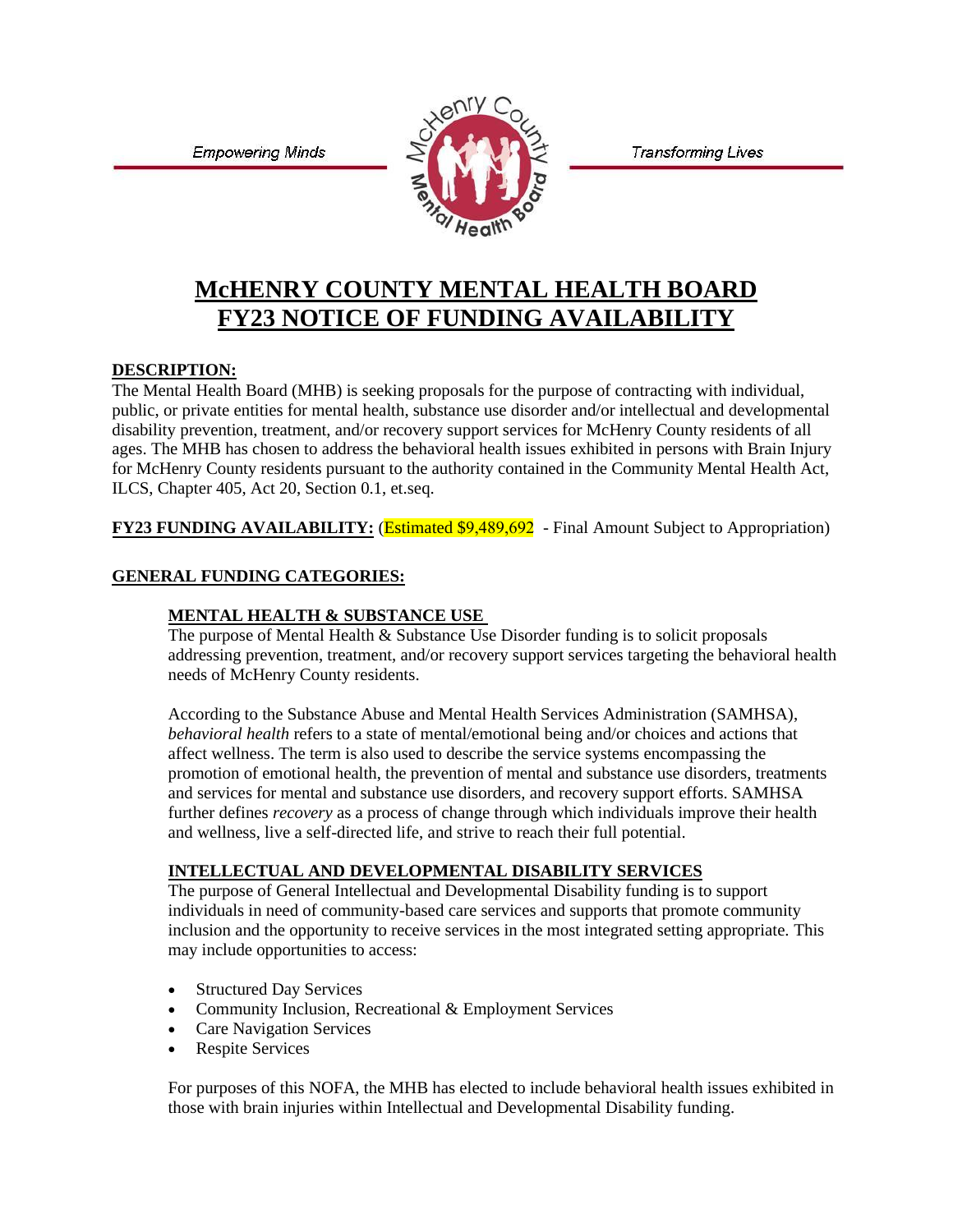# **MHB NETWORK OUTCOMES**

The MHB has adopted a revised version of the SAMHSA National Outcome Measures (NOMs) Framework to promote the inclusion of social determinants of health within prevention, treatment, and/or recovery support services. MHB supported services are expected to help people live independently as they stabilize and move toward recovery. Services may include core services such as counseling, individual and group therapy, medication, and medication monitoring or they may include support in getting and holding a job, finding a place to live, staying in school, improving social relationships, and gaining access to benefit programs. Ultimately, services should embody meaningful, real life outcomes for people who are striving to attain and sustain recovery; build resilience; and work, learn, live, and participate fully in their communities.

Applicants seeking Grant, Purchase-of-Position, or Fee-for-Service funding shall demonstrate operational ability to collect and report on two Outcomes (Domain 1–7) and Domains 8–10 during the contract period:

- Domain 1 Increased Knowledge/Resiliency
- Domain 2 Abstinence/Reduction in Substance Use
- Domain 3 Increased Level of Functioning
- Domain 4 Employment & Education
- Domain 5 Housing Stability
- Domain 6 Criminal Justice Involvement
- Domain 7 Social Connectedness
- Domain 8 Access/Capacity (REQUIRED)
- Domain 9 Client Experience Survey (REQUIRED)
- Domain 10 Utilization of Evidence-based Programming (REQUIRED)

Applicants seeking Psychiatric Capacity Pay-for-Performance (P4P) funding shall demonstrate operational ability to collect and report on the following metrics during the contract period:

- Total Hours of Prescriber Capacity (Hours)
- Total Hours of Utilized Prescriber Capacity (Hours)
- Client "No Show" Rate for Prescriber Appointments (% Includes Cancellations Within 24 Hours of Appointment)
- Average Length of Time from Intake/Appointment Setting to Psychiatric Assessment (Days)
- Number of New Clients Receiving Prescriber Services (# Includes New Psychiatric Evaluations)
- Percentage of Active Clients Showing Improvement in Functioning (%)
- Number of Clients Discharged from Prescriber Services (#)
- Client Reported Behavioral Health related Hospitalization Rate (%)
- Client Reported Crisis Utilization Rate  $(\%)$
- Client Experience Rating  $(\%)$
- Number of Client Responses sought and received to Client Experience Survey (#)

# **CAPITAL EXPENDITURES:**

Capital expenditures specifically related to programs or services requesting community mental health funds should be included in the DIRECT PROGRAM EQUIPMENT budget section of the FY23 Budget Worksheet Template. Capital expenditure requests require a supporting Capitalization Policy. The MHB shall consider Capital Expenditures as part of overall program, project, and service requests although service delivery shall take precedent. Stand-Alone Capital Requests are subject to appropriation and shall be considered on a case-by-case basis.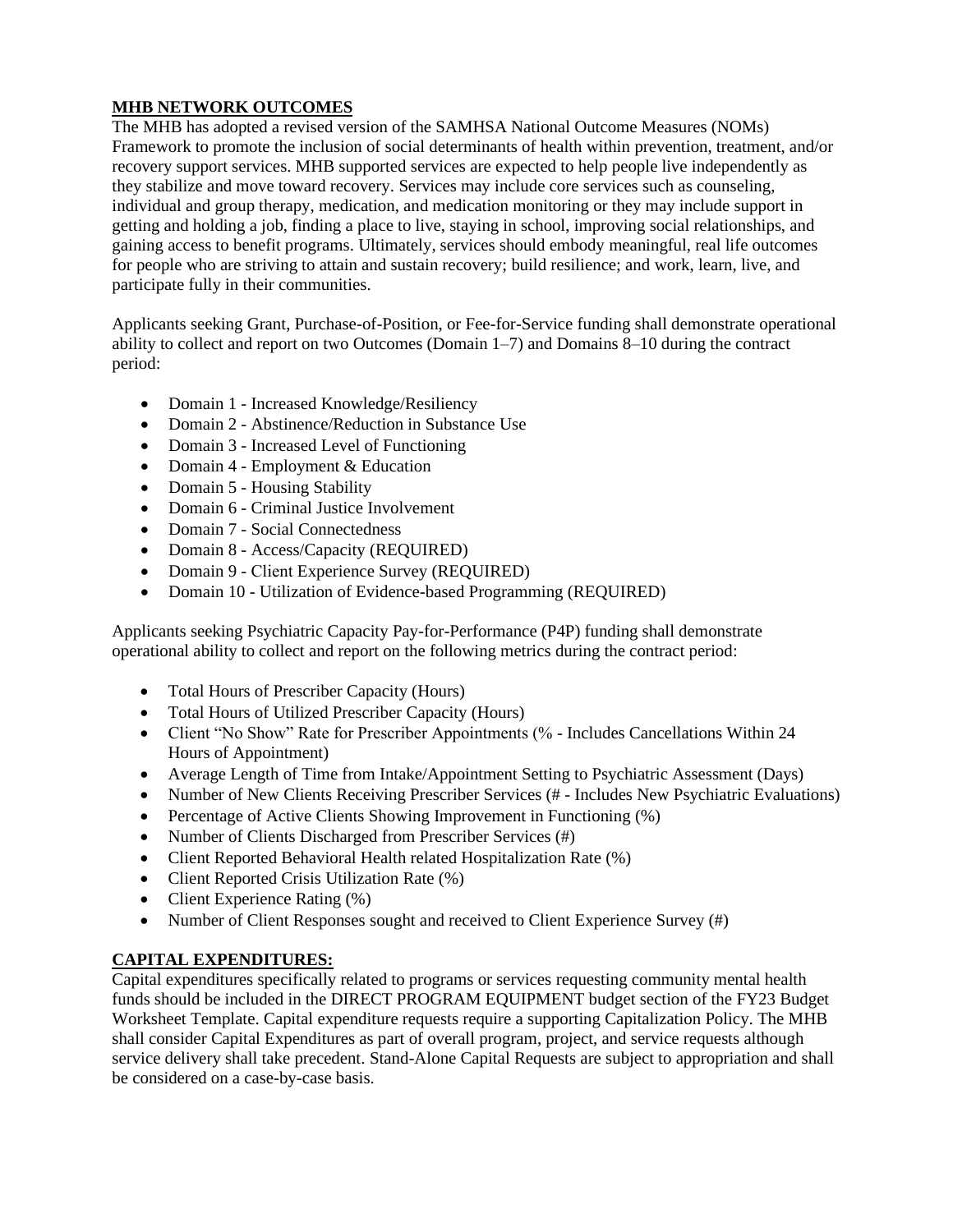# **WHO MAY APPLY:**

- An individual (including single-member Limited Liability Company)
- Not-for-Profit corporations: Must be registered as a not-for-profit in good standing with the State of Illinois and established as a Section 501(c)3 under the Internal Revenue Code
- For-Profit Corporations
- Governmental Entities and Departments within McHenry County Government

Through the funding application and review process, all entities must demonstrate financial accountability, reliability, and stability, as well as appropriate service of value to the persons to be served as determined by the MHB.

#### **See MHB Requirements and Guidelines for Allocation of Funds for further information.**

#### **PROPOSAL SUBMISSION DETAILS:**

The McHenry County Mental Health Board is utilizing a web-based application system for submission of funding proposals for the contract year beginning December 1, 2022 and ending November 30, 2023. The web-based system will be accessible to applicants at [www.mc708.org](http://www.mc708.org/) beginning June 1, 2022 at 12:00 pm. All applicants shall register and log-in to access the application forms.

**For questions related to the funding application, contact:** Vickie Johansen at viohansen@mc708.org or 815-788-4398.

| <b>Schedule of Events:</b>           |                                               |
|--------------------------------------|-----------------------------------------------|
| June 1, 2022 at 12:00 pm             | Application Available at www.mc708.org        |
| July 29, 2022 at 4:30 pm             | Close of Application Period                   |
| August – October 25, 2022            | <b>Application Evaluations</b>                |
| October 25, 2022                     | <b>Final Funding Allocation Announcements</b> |
| December 1, 2022 – November 30, 2023 | <b>Funding Cycle</b>                          |

#### **EVALUATION OF PROPOSALS**

MHB allocation and contracting decisions are made in meetings open to the public. Allocation decisions will be based on statutory mandates and community priorities.

In accordance with the Community Mental Health Act, board members and staff of the MHB have the responsibility to ensure that the standards of services delivered are of the highest degree possible and that they are free from any negative influences caused by conflict of interest situations. Both board members and staff have a duty to avoid self-serving or conflict of interest situations where by virtue of position or decision-making authority, transactions are allowed to occur which does not serve the best interest of the MHB or which give the appearance of, or have the potential for, obtaining a benefit, monetary or otherwise for the individual, family, friends or business associates.

Emphasis will be placed upon the proposal's strength in addressing each of the following criteria within the electronic application. The MHB – FY23 Proposal Rubric will be used as a guide to reaching funding allocations (see FY23 Funding Rubric):

- 1. Agency Description
- 2. Service/Program/Project Description
- 3. Service, Program, Project Outcomes
- 4. Service/Program/Project Budget
- 5. Agency Continued Funding